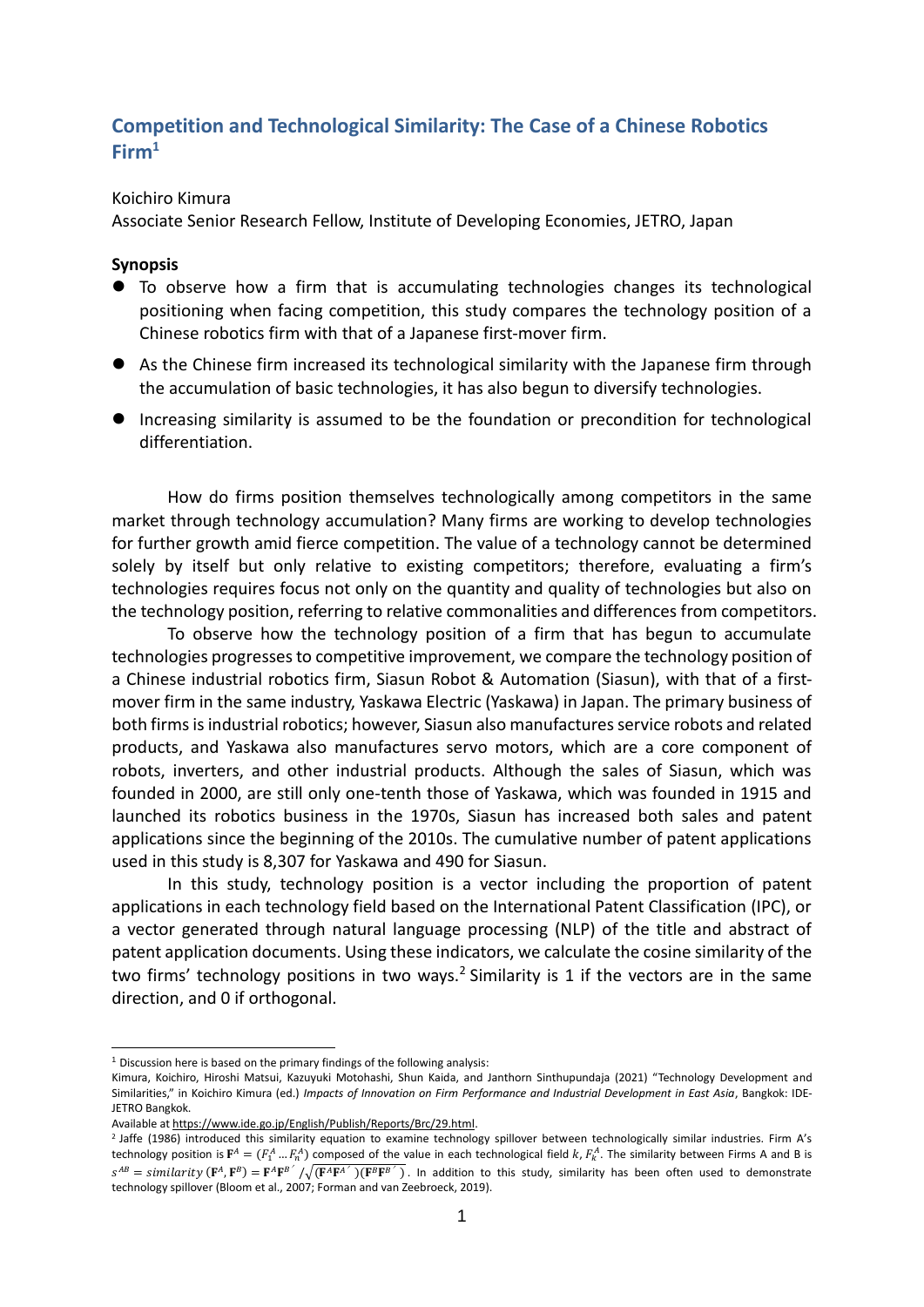First, we demonstrate that the technology position of Siasun is moving closer to that of Yaskawa. Specifically, we calculate the similarity between Firms A's (Siasun) and B's (Yaskawa) cumulative patent applications up to each year *t*,  $stock_{\leq t}$ , vectorized by IPC or NLP:

$$
s_t^{AB} = similarity (stock_{\leq t}^A, stock_{\leq t}^B).
$$

Figure 1 shows the similarities using IPC-based vectors at the broadest 1-digit level classification (IPC1) and the detailed 4-digit level (IPC4) and NLP-based vectors. The three trends indicate that Siasun is moving closer to Yaskawa in terms of technological fields, although the levels of similarity differ somewhat. The similarities have rapidly increased, as Siasun's number of patent applications has risen for basic robotics technologies, such as manipulators in B (Performing operations; transporting), controls in G (Physics), and servo motors and power supply in H (Electricity), as categorized in the IPC.



**Figure 1: Similarities between Siasun and Yaskawa, 2008–2018**

Notably, the trajectory in similarity largely stagnated following rapid increase because each firm has a differing and stable business portfolio. Thus, other than the initial rapid rise demonstrated, are any other features involved in the process of technology accumulation?

Further, we demonstrate that each new Siasun patent application is technologically diversifying in comparison with Yaskawa's cumulative patent applications each year. Specifically, we calculate the similarity between each new Firm A's (Siasun) patent application i in each year t, application<sub>it</sub> and Firm B's (Yaskawa) cumulative patent applications up to each year t, stock<sub>≤t</sub>, vectorized by NLP:

$$
s_{it}^{AB} = similarity (application_{it}^A, stock_{st}^B).
$$

Figure 2 presents the maximum and minimum ranges of similarities of Siasun's patent applications in comparison with Yaskawa's cumulative patent applications each year. The larger ranges since 2012 indicate diversification of Siasun's technologies as the number of patent applications grows. Consequently, once Siasun's technology position approached that of Yaskawa's and the changes had largely diminished, its technologies began to diversify.

*Source:* Kimura et al. (2021).